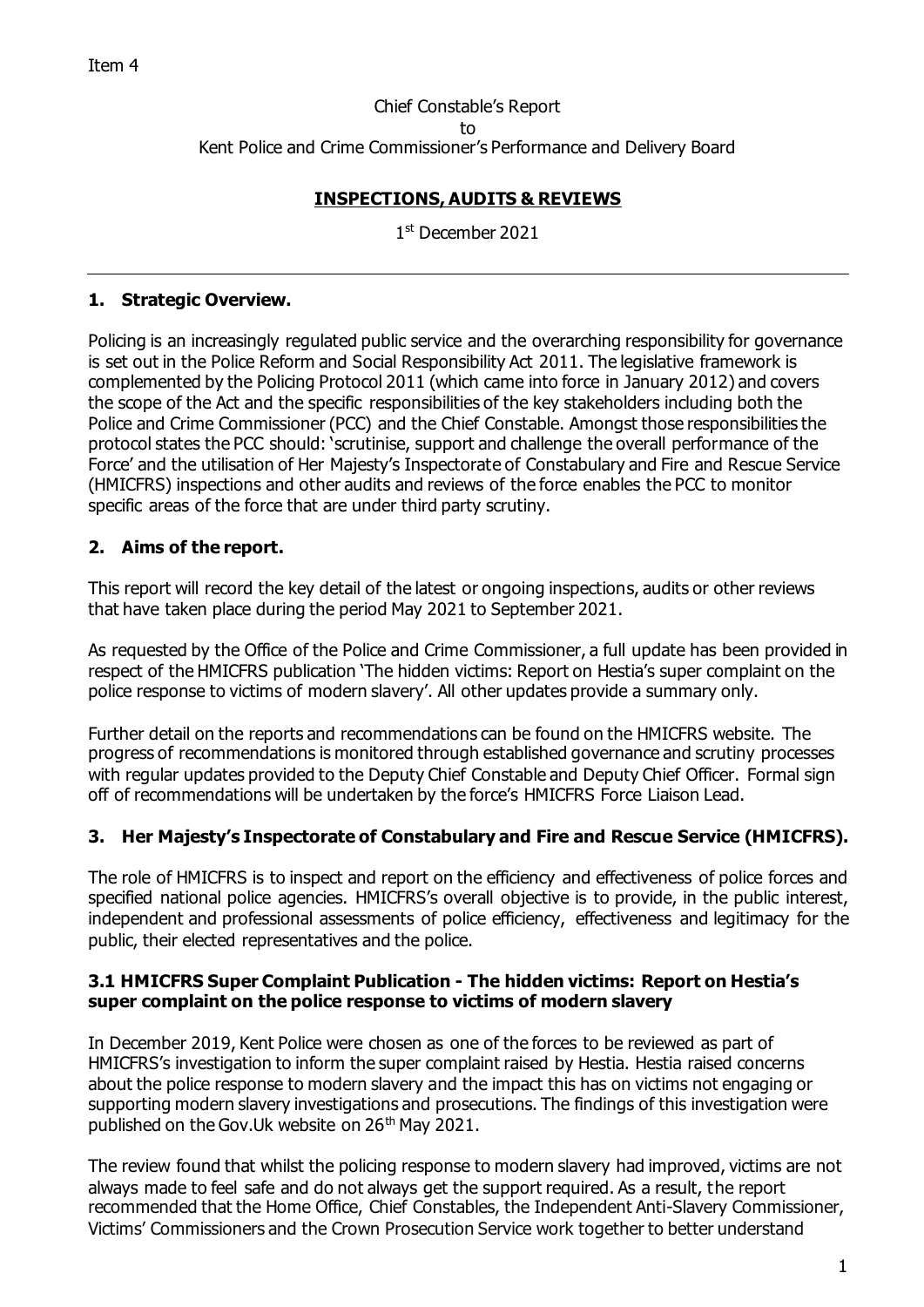### Item 4

victims' experiences and what improvements they need to make. In total two actions and six recommendations were made; three recommendations were for Chief Constables which are detailed below with a brief summary of the current position.

- 1. Chief Constables to assure themselves that police officers and staff (including non-specialist staff, as appropriate) are supported through access to learning, specialist policing resources and victim support arrangements, so that officers and staff are able to:
	- easily access information and advice on modern slavery and human trafficking through their force systems;
	- identify possible victims of modern slavery;
	- recognise that victims of modern slavery should not be treated as criminals in situations where they have been forced to commit an offence by their exploiters;
	- know how to take immediate steps to make victims feel safe (including facilitating access to a place of safety, if necessary);
	- understand how to advise victims what support is available them;
	- understand the National Referral Mechanism and duty to notify requirement, and know how to make good-quality referrals; and
	- ensure that the statutory defence (provided by section 45 of the Modern Slavery Act 2015) for victims of slavery and exploitation who are compelled or coerced into committing offences by their exploiters is considered in all cases to protect victims from prosecution.

The force has dedicated information pages for officers linked to Modern Slavery and Human Trafficking (MSHT). Officers are signposted to this detail during training inputs and courses. Officers continue to understand the MSHT signs, and this has contributed to the identification of victims and positive referral rates. Kent Police have several examples that demonstrate the recognition of victims as victims, as opposed to treating them as suspects initially. Reviews completed by MSHT detectives and monitoring of the crime recording standards continue to ensure that victims are identified, and the correct crimes recorded.

Kent Police have excellent working relationships with partners and the debrief learning cycle remains a continued focus to make the victims experience positive. The specialist MSHT unit continue to support victims by providing bespoke advice to victim's post-identification, helping them navigate services, benefits, and the advice they need across local or national providers.

Officers are trained to ensure a good understanding of the National Referral Mechanism (NRM) and the associated requirements and continued improvements in this area have been seen. Work is ongoing to ensure that the raising of section 45 defences continue to improve, and the force's County Lines Team ensure knowledge of current case law in this area remains up to date. Bi-monthly CPS chaired meetings continue to take place to ensure learning from cases of this nature are captured and cascaded.

2. Chief Constables to assure themselves that their resources are being deployed to enable effective investigation of modern slavery offences (which may, for example, involve taking account of high levels of vulnerability and organised crime group involvement). They should assure themselves that their crime allocation processes direct investigations to the most appropriately skilled individuals and teams.

The MSHT Team was introduced in 2019 and investigates offences that have been identified as involving an organised crime group engaging in MSHT criminality; complex investigations involving multiple victims, suspects, venues etc; and all MSHT investigations that have been commissioned following a comprehensive intelligence research and development process. Kent has achieved several MSHT charges from both the MSHT Team and the County Line Teams. The force has an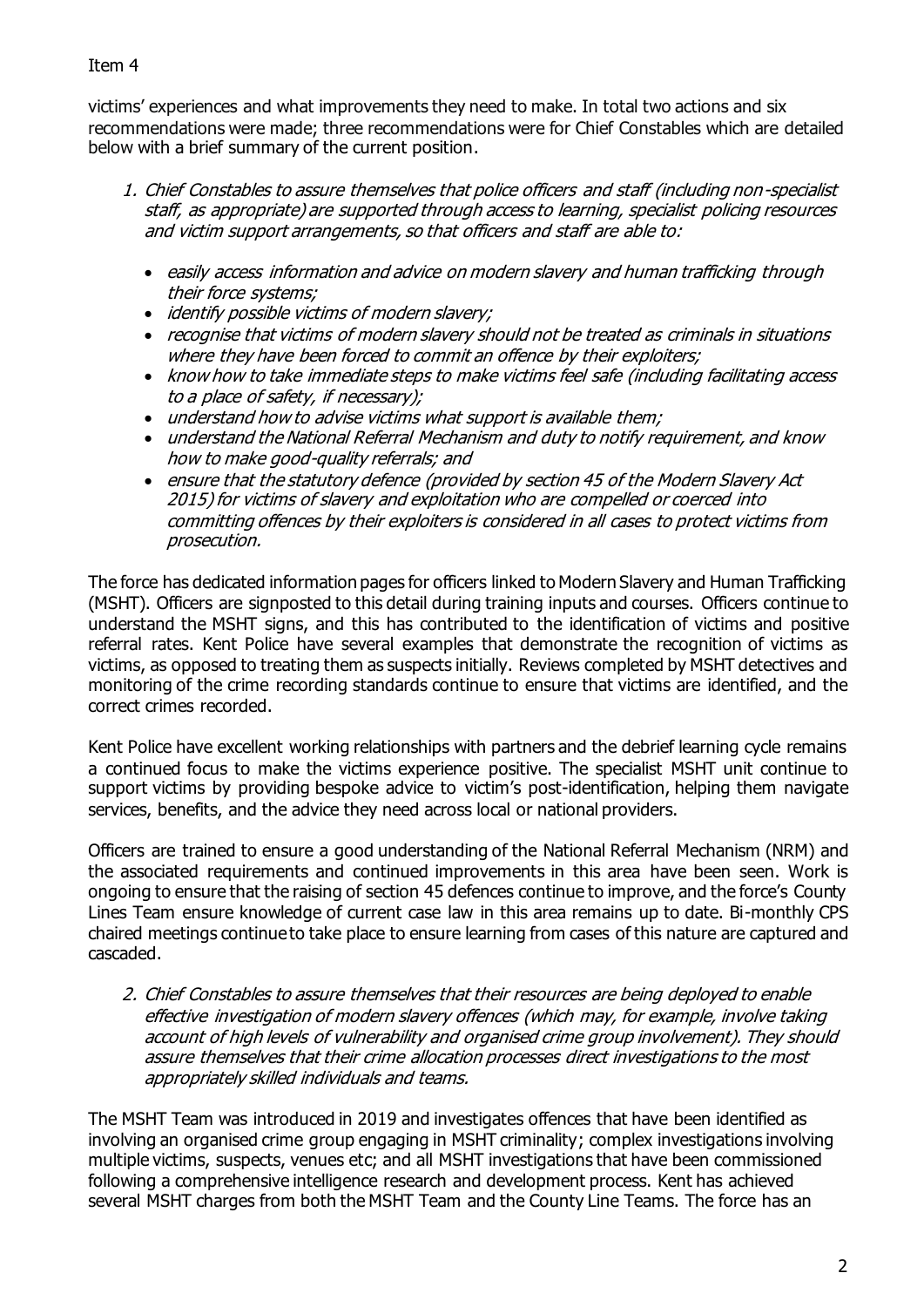allocation model for offences of this nature, with governance of this model provided by the MSHT dedicated team reviewing initial referrals and providing investigative guidance.

3. Chief Constables, and Police and Crime Commissioners to work together to understand the support needs of victims of modern slavery crimes. They should provide appropriate support within their respective remits to augment the national provision so that victims feel safe and empowered to remain involved in any investigations. This should focus on what support should be available before and after National Referral Mechanism (NRM) referral as well as alternative provision available for those declining NRM referrals.

In partnership with 'Stop the Traffik' a debrief was conducted with a victim of sexual exploitation who never disclosed to police. The aim of the debrief was to understand what more could have been done to facilitate engagement and provide safeguarding. The learning from this has been developed and cascaded via the training delivered by the MSHT team.

The force, in liaison with partner agencies is aiming to deliver a Victim Navigator programme. This programme will greatly enhance the victim experience within the county with a single SPOC resource dedicated to managing victim care and support.

# **3.2 HMICFRS Publication – Review of policing domestic abuse during the pandemic**

On 23rd June 2021 HMICFRS published the findings of their national thematic report entitled 'Review of policing domestic abuse during the pandemic'. The evidence collated in this report is taken from the wider 'COVID-19 - policing in the pandemic' inspection by HMICFRS of which Kent were one of nineteen forces visited. The report sets out three recommendations for the attention of Chief Constables.

In summary, HMICFRS reported that the police responded proactively to protect victims of domestic abuse, were proactive in keeping people safe and that police and partner organisations made good use of technology and innovated to support victims. HMICFRS were concerned about delays and backlogs in the criminal justice system and the number of occasions when victims do not support police investigations.

Kent feature positively in the report with three areas of good practice highlighted in respect of the Chief Constable's regular radio interviews; the introduction of proactive visits to domestic abuse victims to assess threat, risk and harm; and internal domestic abuse inspections being undertaken to identify any possible hidden harm.

Within the report, HMICFRS set out a number of performance data sets for both 2018/19 and 2019/20. The report erroneously stated that data was not available for Kent in respect of outcome rates 15 and 16 for domestic abuse related crime in the 12 months to 31 March 2020. This matter was queried with HMICFRS who confirmed this was an error on their part and the data was in fact provided to them within the deadlines requested. As a result, the report was updated and republished.

### **3.3 HMICFRS Publication – A joint thematic inspection of the police and Crown Prosecution Service's response to rape – Phase one: From report to police or CPS decision to take no further action**

On 16th July 2021 HMICFRS and HM Crown Prosecution Service Inspectorate (HMCPSI) published the findings of their national thematic report entitled 'A joint thematic inspection of the police and Crown Prosecution Service's response to rape – Phase one: From report to police or CPS decision to take no further action'. This is the first of two inspection reports that consider the response, decision-making and effectiveness of the police and CPS at every stage of a rape case. The second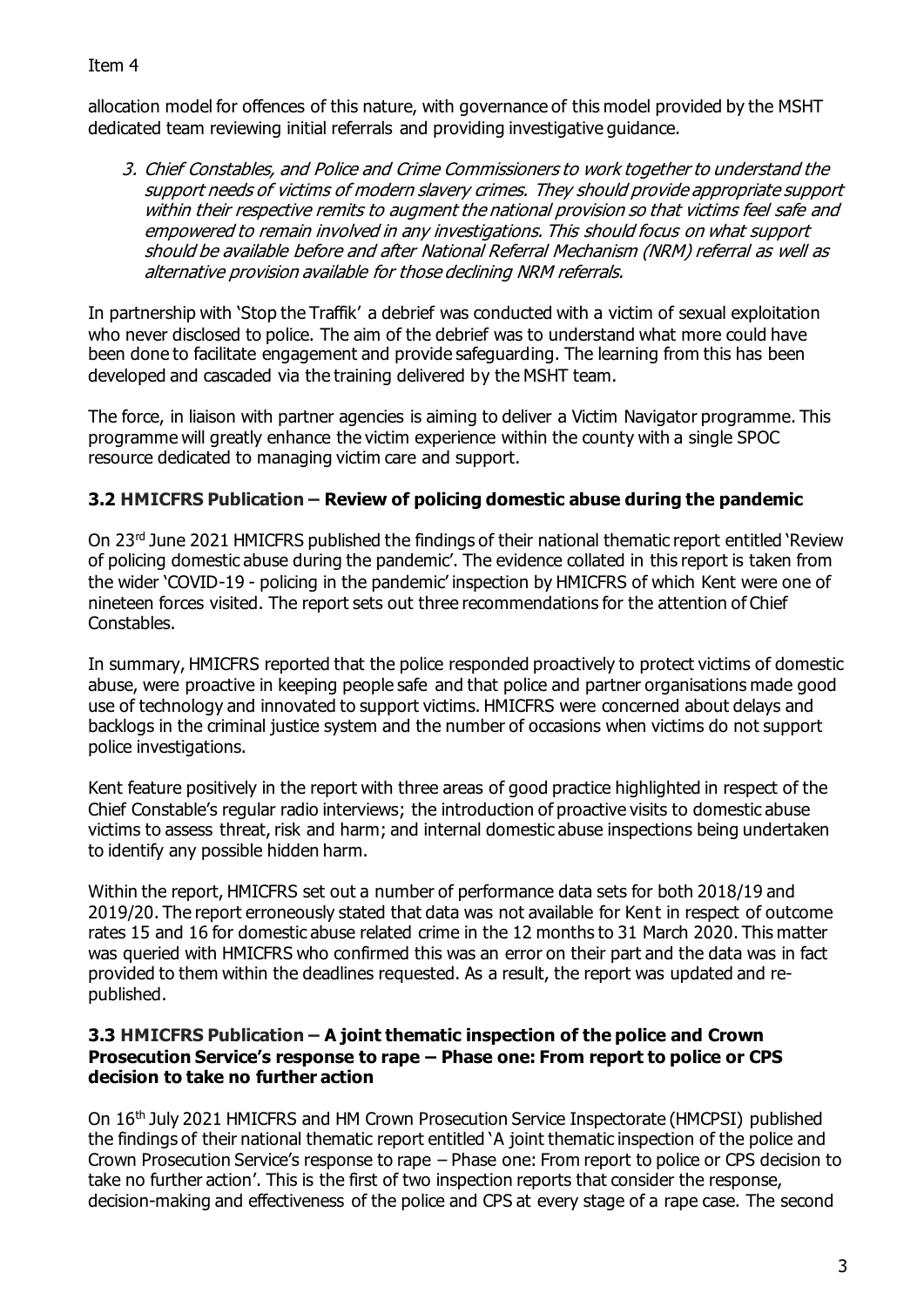report, considering cases from charge to disposal, will be published at the end of 2021. The report provides thirteen recommendations, seven of which are for Chief Constables.

In summary, HMICFRS and HMCPSI concluded there needs to be an urgent, profound, and fundamental shift in how rape cases are investigated and prosecuted. Reviews and recommendations, whilst required in some areas to refine processes, will not alone address the underlying problems existing in the mindset of some police investigators and prosecutors towards rape cases.

### **3.4 HMICFRS Publication State of Policing: The Annual Assessment of Policing in England and Wales 2020**

On 21st July 2021 HMICFRS published Her Majesty's Chief Inspector of Constabulary's report to the Secretary of State containing his assessment of the effectiveness and efficiency of policing in England and Wales based on the inspections HMICFRS carried out between March 2020 and March 2021. There are no recommendations made in this report; the force has reviewed to ensure any best practice and lessons learnt are identified.

The report concludes that for policing to be effective so to must other public services as they are key to the prevention of crime. The first duty of the police is a protective one and policing must exploit its greatest strength; the professionalism and dedication of its officers and staff, recruit the right people and identify and foster the development of future leaders.

### **3.5 HMICFRS Publication - A shared confidence: sensitive intelligence - A summary of how law enforcement agencies use sensitive intelligence**

On 29th July 2021, HMICFRS published their thematic report entitled 'A shared confidence: sensitive intelligence - A summary of how law enforcement agencies use sensitive intelligence'. Kent were not inspected as part of this review. This inspection report was commissioned following the publication of the Anthony Grainger public inquiry in which attention was drawn to how intelligence is collected, analysed and disseminated. The report makes fourteen recommendations, all for leads within other agencies.

The inquiry chair, his Honour Judge Teague QC, stated he would produce a closed report, to deal with certain sensitive matters, which could not be made public. After discussions with officials from the Home Office, Investigatory Powers Commissioner's Office and other interested parties, HMICFRS agreed to undertake a thematic inspection of sensitive intelligence and this report is the outcome.

In summary, HMICFRS found some excellent work led by committed people working in a complex and difficult environment. However, examples of inconsistency in approaches to governance, IT and evaluation were also found. This inhibits effective use of sensitive intelligence and undermines the confidence between agencies that shared standards are recognised, applied and followed.

# **3.6 HMICFRS Publication - A review of 'Fraud: Time to choose'**

On 5th August 2021 HMICFRS published the findings of their national thematic inspection entitled 'A review of 'Fraud: Time to choose'. The inspection looked to review progress against the recommendations and areas for improvement set out in their initial report 'Fraud: Time to choose – An inspection of the police response to fraud' published in April 2019.

In Kent, the recommendations and areas for improvement from the original inspection report had been assessed by HMICFRS and closed as complete. The report sets out a further three recommendations for the attention of Chief Constables.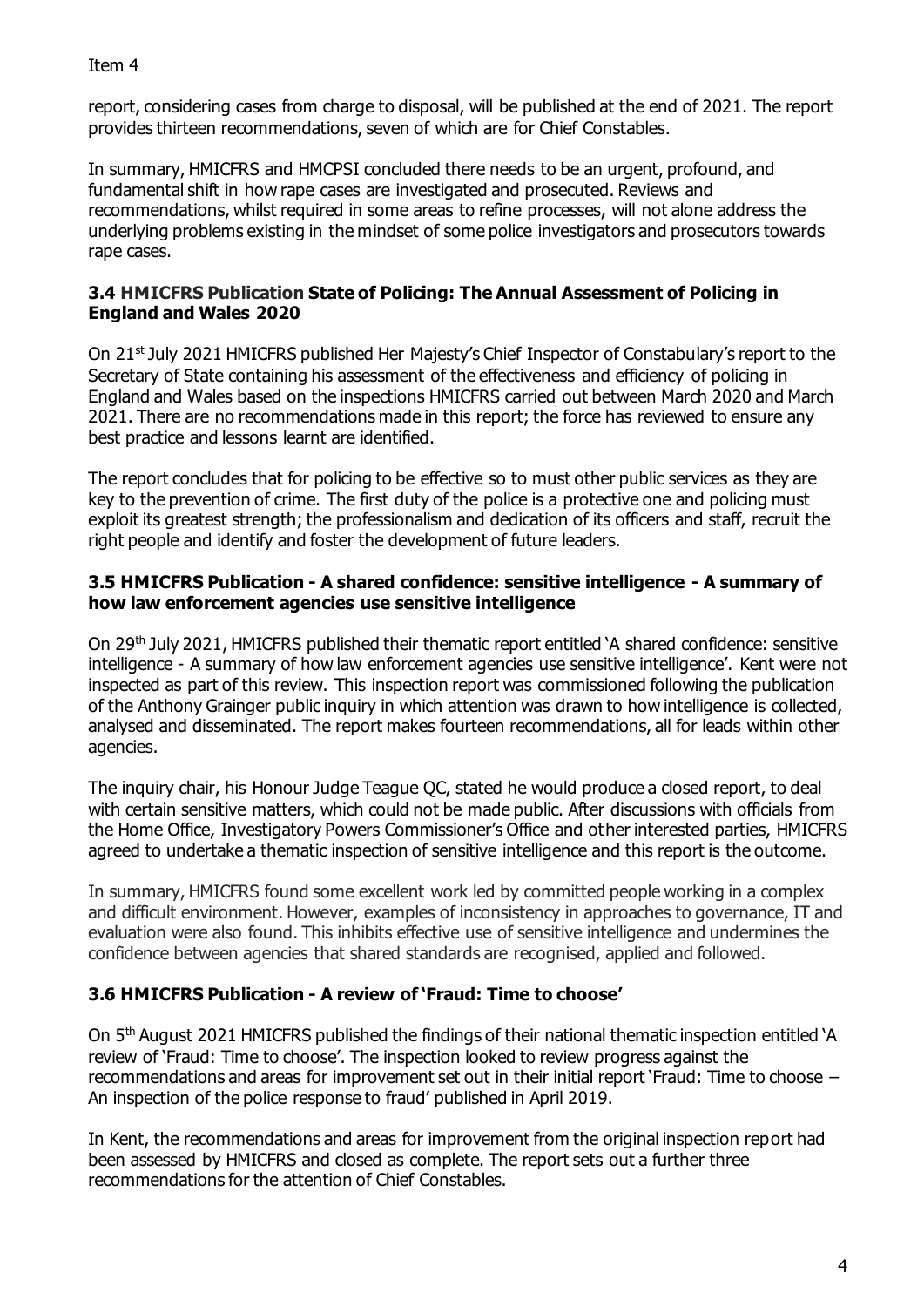### Item 4

In summary, HMICFRS felt that not enough has changed and that capacity and capability in tackling fraud continues to be outweighed by the scale of fraud offences. Some improvements have been made in respect of the identification and mapping of fraud related organised crime groups (OCGs), but greater consistency was required. There is now a three-year national policing strategy for tackling fraud, but the inspection found that the amount of intelligence, investigation and prevention work required does not match the resource allocated to it.

### **3.7 HMICFRS Super Complaint Publication - A duty to protect. Police use of protective measures in cases involving violence against women and girls**

On 25th August 2021 the HMICFRS published findings of their joint investigation with the Independent Office for Police Conduct (IOPC) entitled 'A duty to protect. Police use of protective measures in cases involving violence against women and girls'. This investigation was in response to a super complaint submitted by the Centre for Women's Justice. The Centre for Women's Justice were concerned that police are failing to use protective measures, namely bail, non-molestation orders, Domestic Violence Protection Notices (DVPN) and Domestic Violence Protection Orders (DVPO) and restraining orders, to protect women and girls. They worried that highly vulnerable people are not being safeguarded. The report makes fifteen recommendations, seven of which are for Chief Constables.

HMICFRS concluded that improvements in data collection are required on the use of protective orders and research conducted on what works. Police need to consider the full range of protective orders that may be available when making arrangements to keep victims safe. In addition, they should involve victims, recognising that some may be unwilling or unable to become involved in the process. Changes need to be made to the way the police, civil and criminal courts co-ordinate their work so that important information, and consequently victims' safety, does not fall between the gaps that currently exist in the system. A multi-agency, community response, tailored by forces and local authorities is the best way of providing better protection for women and girls.

## **3.8 HMICFRS Publication - National child protection inspection post inspection review**

On 26th August 2021 HMICFRS published the findings following their revisit of the force's child protection arrangements entitled 'National child protection inspection post inspection review'. The inspection, which took place in March 2021, assessed the extent to which the force had made improvements against the seven recommendations from the initial child protection inspection report published in September 2019.

In summary, HMICFRS reported that the force had made strong improvements since its last inspection in 2019 with positive changes made to ensure children are kept safe. The way the force manages its control room was commended along with identification of risk and officer's initial response to incidents involving vulnerable children. In addition, the introduction of processes to notify local schools about children affected by domestic abuse was seen as positive and HMICFRS noted that investigations carried out by specialist child protection teams were well conducted. Some areas of improvement remain in order to provide consistently better outcomes for children focused on voice of the child, investigation standards, supervision and training.

The recommendations set in the 2019 inspection remain open. The findings of the report have been reviewed to ensure they are included within the Child Protection Action Plan.

## **3.9 HMICFRS Publication - National child protection inspection post inspection review**

On 17<sup>th</sup> September 2021 HMICFRS published the findings of their national thematic report entitled 'Police response to violence against women and girls'. The report was commissioned in March 2021 by the Home Secretary and builds on the findings from the interim report published in July 2021. In addition to the four forces visited as part of this inspection (Kent was not an involved force) findings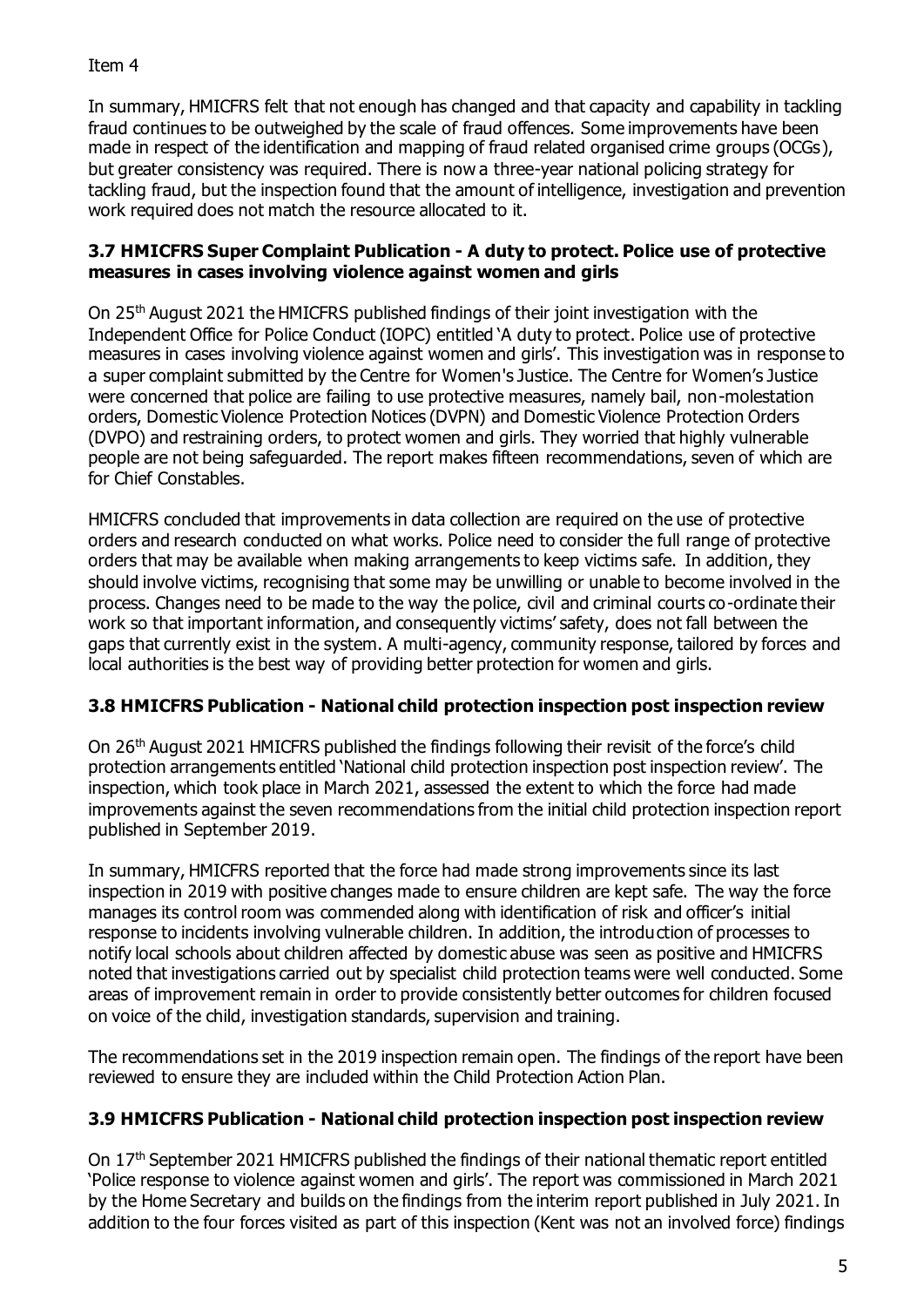Item 4

from previous HMICFRS publications such as PEEL, the national child protection inspections and thematic rape report have been utilised. The report sets out five overarching recommendations which span a range of agencies. Each recommendation sets out a number of actions for delivery. Chief Constables are responsible for two recommendations.

In summary, HMICFRS reported vast improvements in the police's response to violence against women and girls' offences (VAWG) over the last decade, including better identification of repeat victims and improved safeguarding measures. However, it also found several areas where the police need to improve, including the number of VAWG cases closed without charge, and gaps in the data recorded on VAWG offences. HMICFRS concluded that policing cannot tackle VAWG in isolation and that all agencies must take a fundamental new approach.

# **3.10 HMICFRS PEEL Inspection**

HMICFRS undertake a regular assessment of all police forces in England and Wales known as PEEL (police effectiveness, efficiency and legitimacy). Using inspection findings, analysis and professional judgement they assess how good forces are in core areas of policing.

As part of the continuous assessment for PEEL and in addition to the regular, ongoing focus groups, reality testing and interviews, HMICFRS have undertaken specific inspection activity within the business areas detailed below. The findings from this activity will inform the wider PEEL assessment and inspection report due early next year.

- May 2021 Serious and Organised Crime: inspecting how the force is structured to tackle serious organised crime and the underlying processes in place that enable this; developments since the last PEEL inspection 2017; and identification of any strengths, good practice or challenges. Informal feedback received from HMICFRS following this inspection was very positive.
- June 2021 Victim Service Assessment (VSA) and Crime Data Integrity (CDI): inspection focuses on six key areas: call handling; deployment and response; crime recording; crime screening and allocation; investigations; and outcomes. The force received confirmation from HMICFRS that the CDI compliance rate for Kent Police was 96.71% which demonstrates a sustained performance level from the previous inspection in 2018 when the compliance rate was 96.6%.
- June 2021 Armed Policing: reviewed how good the force is at protecting communities against armed threats. Informal feedback was provided to the force in the form of a 'hot-debrief' and this was extremely positive.
- July 2021 Efficiency: reviewing how efficiently the force operates and how sustainable are its services to the public. Interviews were held with key stakeholders and analysis of data undertaken. Informal feedback was positive.

## **3.11 HMICFRS & HMIP Custody Inspection**

HMICFRS and HMI Prisons (HMIP), supported by Care Quality Commission (CQC) undertook their joint unannounced inspection of Kent's custody services between  $5<sup>th</sup>$  and  $16<sup>th</sup>$  July 2021. The inspection was extensive and consisted of document requests, data submission, case audits, interviews, focus groups and check and observation visits to every custody suite over the two-week period.

At the conclusion of the inspection a 'hot debrief' was provided to the senior leadership team. The findings were broadly positive with some areas of improvement identified. The force awaits the final report however where necessary action has been taken to ensure continuous improvements.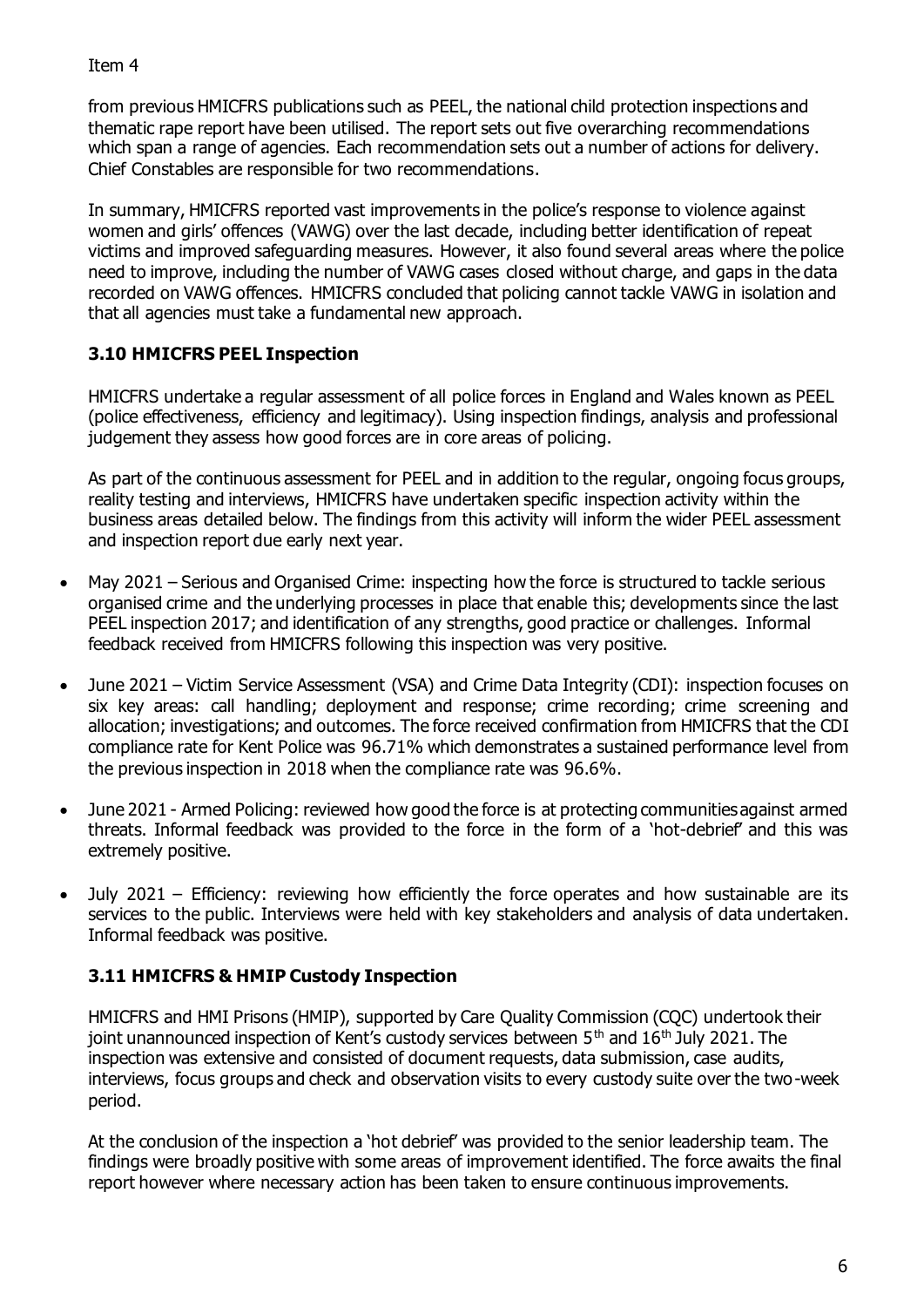# **4. Internal and External Audit Functions.**

**4.1 Internal Audits.** The latest audit plan covering the OPCC and Force for 2021/22 is shown in the table below and includes start dates where these are known.

| <b>Audit</b>                                                 | <b>Planned start</b> | Sponsor(s)                                    | <b>Status</b>                 |
|--------------------------------------------------------------|----------------------|-----------------------------------------------|-------------------------------|
| Risk Management (OPCC)                                       | 09/08/2021           | <b>Rob Phillips</b>                           | DRAFT issued 22//10/21        |
| Follow Up-Part One                                           | 17/08/2021           | David Moran                                   | DRAFT issued 07/10/21         |
| Gifts & Hospitality                                          | 21/08/2021           | Jon Armory                                    | DRAFT issued 07/10/21         |
| Estates Strategy - Operation Zenith                          | 06/10/2021           | Diane Brady                                   | Fieldwork in progress         |
| Debt Collection and Recovery                                 | 08/10/2021           | Dave Mannion-Marshall                         | Fieldwork in progress         |
| Health and Safety-Contractor                                 | 18/10/2021           | Diane Brady                                   | Fieldwork in progress         |
| Pensions and III-Health Retirement<br>(Joint)                | 08/11/2021           | Kevin Kirby                                   | Scope and timing agreed       |
| General Ledger                                               | 09/12/2021           | <b>Matt Bridges</b>                           | Scope and timing agreed       |
| Capital Accounting and Fixed Assets                          | 16/12/2021           | Vanessa Winter                                | Scope and timing agreed       |
| Payroll                                                      | 05/01/2022           | Mannion-<br>Dave<br>Marshall/John Stonestreet | Scope and timing agreed       |
| <b>Treasury Management</b>                                   | 28/01/2022           | Rob Phillips/Matt Bridges                     | Scope and timing agreed       |
| Complaints (OPCC)                                            | 01/02/2022           | Rob Phillips                                  | Timing agreed                 |
| Follow Up-Part Two                                           | 01/02/2022           | David Moran                                   | Timing agreed                 |
| Procurement (Joint)                                          | 24/02/2022           | Dave Mannion-Marshall                         | Timing agreed                 |
| <b>Creditor Payments</b>                                     | 24/02/2022           | Dave Mannion-Marshall                         | Scope and timing agreed       |
| Freedom of Information and Subject<br><b>Access Requests</b> | 18/02/2022           | Sponsor TBC                                   | Timing agreed                 |
| <b>Efficiency Savings</b>                                    | 28/02/2022           | David Moran                                   | Timing agreed                 |
| Follow Up-Part Three                                         | 02/03/2022           | David Moran                                   | Timing agreed                 |
| <b>Business Services - Property</b>                          | 18/03/2022           | Dave Mannion-Marshall                         | Timing agreed                 |
| Annual Leave and Overtime                                    | 30/03/2022           | Dave Mannion-Marshall                         | Timing agreed                 |
| Business Continuity and Disaster<br>Recovery (Joint)         | Q3/4                 | Sponsor TBC                                   | Scope and timing to be agreed |
| IT Audit (Joint) - Airwave                                   | Q3/4                 | Sponsor TBC                                   | Scope and timing to be agreed |
| Grants (OPCC)                                                | Q4                   | Rob Phillips                                  | Scope and timing to be agreed |

Contract discussion have meant that work did not commence until September and therefore no audits are fully complete at this time. Three reports are in draft at the time of writing this update.

Due to the delayed start to the programme this year, there are a number which have not yet commenced. Whilst no issues are foreseen in terms of the impact on the year end statement of accounts, it will be challenging to ensure completion of all the non-core financial audits.